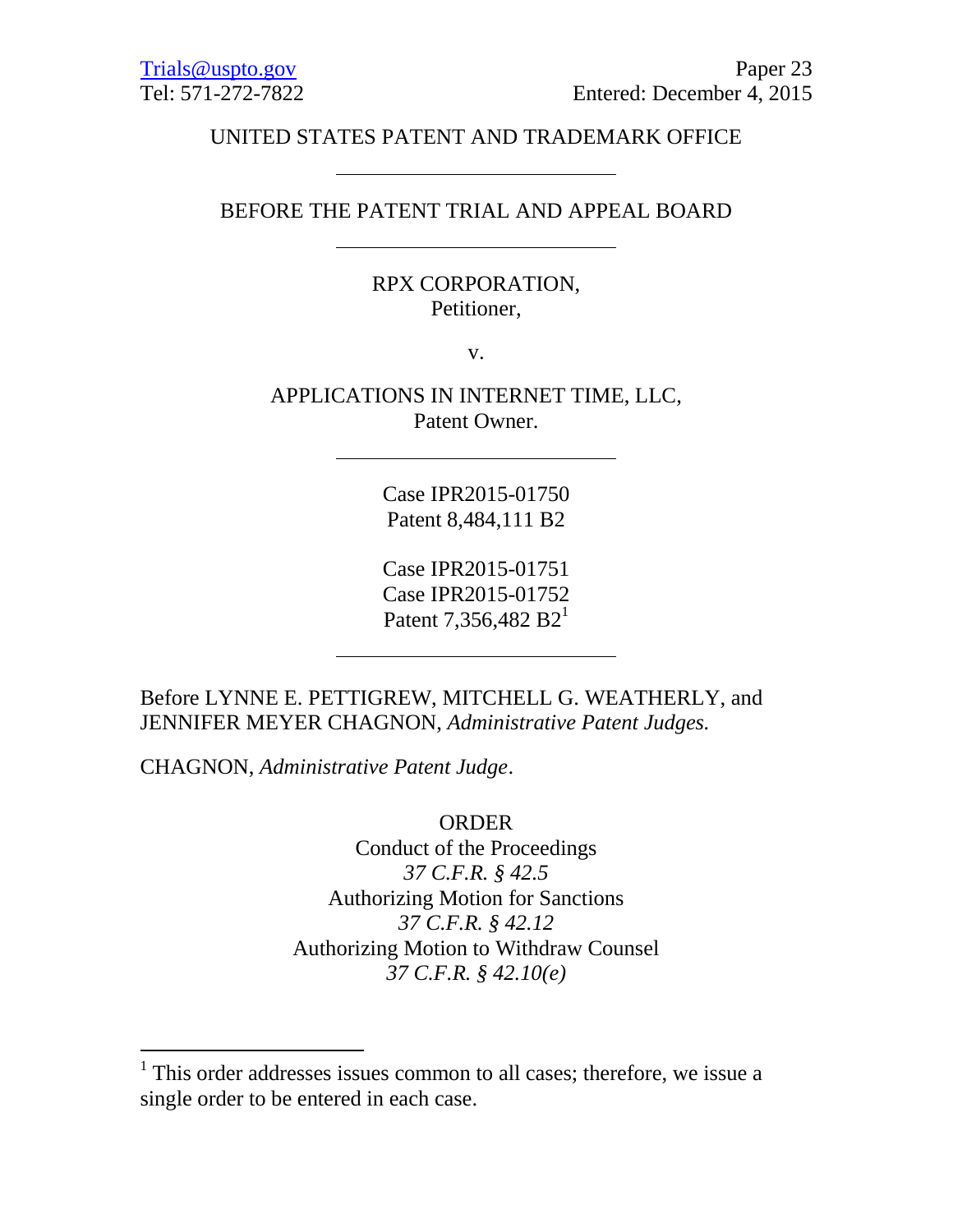On December 3, 2015, a conference call was held among counsel for both parties and Judges Pettigrew, Weatherly, and Chagnon. During the call, several issues were raised, each of which is discussed below.

#### *Additional Briefing on Identification of Real-Parties-In-Interest:*

In its Preliminary Response (Paper  $21^2$ , "Prelim. Resp."), Patent Owner, Applications In Internet Time, LLC, raises the issue of whether Petitioner, RPX Corporation, has identified properly all real-parties-ininterest ("RPI") in these proceedings. *See* Prelim. Resp. 2–20. Petitioner requested authorization to file a reply to the Preliminary Response, limited to the issue of whether all RPIs have been identified. Patent Owner did not oppose Petitioner's request, but requested authorization to file a sur-reply. During the call, we authorized Petitioner to file a reply, limited to the issue of the identification of real-parties-in-interest. The reply is limited to fifteen (15) pages and is to be filed by December 14, 2015. We also authorized Patent Owner to file a sur-reply, similarly limited in subject matter. The sur-reply is limited to five (5) pages and is to be filed no later than seven (7) business days after the date on which Petitioner files its reply.

As indicated during the call, Petitioner may include relevant testimonial evidence with its reply. Patent Owner will have an opportunity to cross-examine any such witnesses if trial is instituted in these proceedings.

#### *Protective Order:*

 $\overline{a}$ 

With its Preliminary Response, Patent Owner filed a Motion for Entry of Protective Order, Motion to Seal, and Motion to Redact. Paper 19. The

 $2^2$  The relevant papers have been filed in each of the three cases. Citations are to the papers filed in IPR2015-01750 for convenience.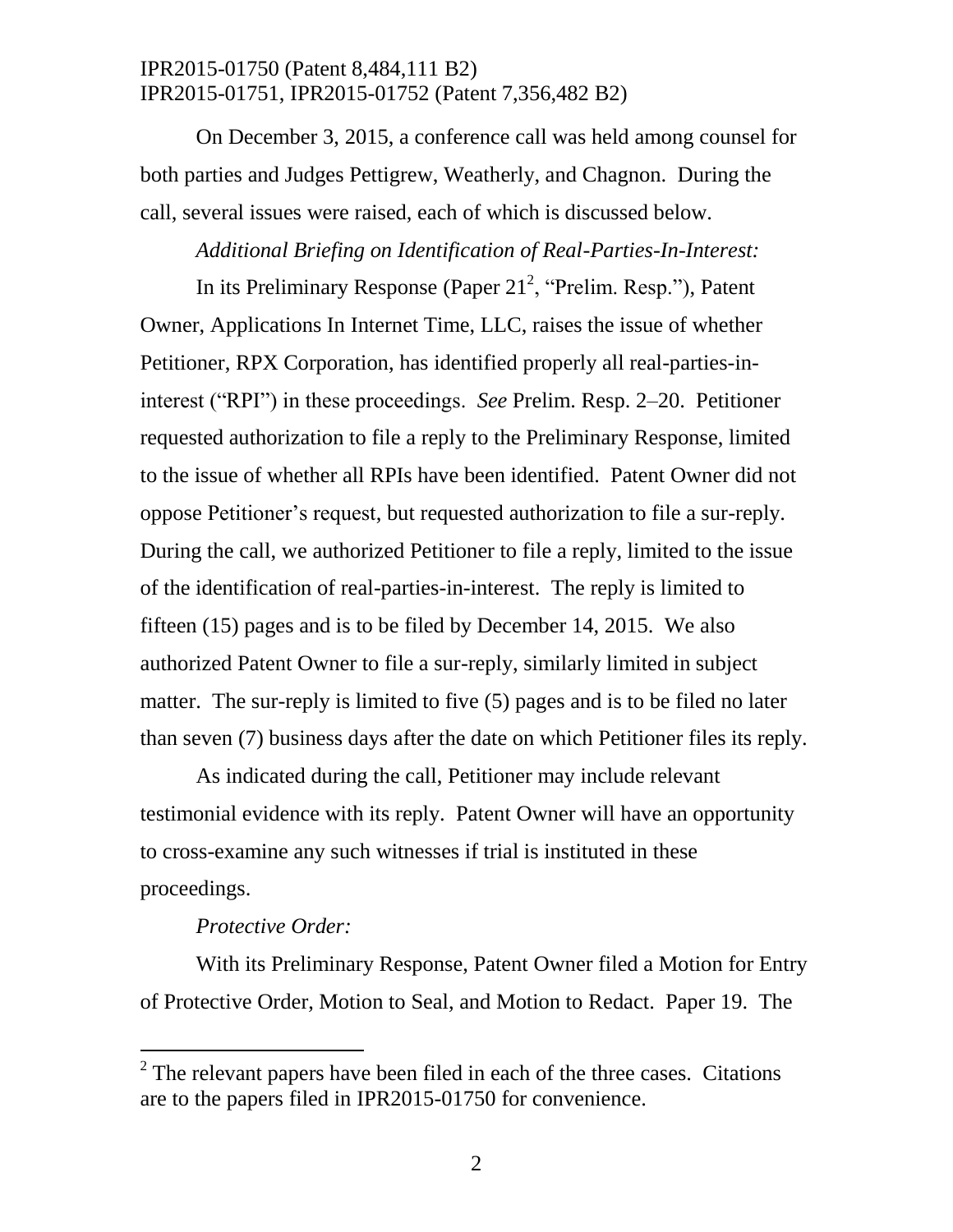Motion requests entry of the Default Protective Order set forth in the Office Patent Trial Practice Guide. *Id.* at 1 (citing 77 Fed. Reg. 48,756, 48,771 (Aug. 14, 2012)). During the call, we reminded the parties that a protective order is not automatically entered in Board proceedings. Instead, as required by the rule, unless otherwise ordered a party must file a motion requesting that the default or other proposed protective order be entered by the Board. 37 C.F.R. § 42.54(a); *see* Trial Practice Guide, 77 Fed. Reg. at 48,760. A proposed protective order must accompany the motion. *See* 37 C.F.R. § 42.54(a). No such proposed order was submitted with Patent Owner's Motion. It is our understanding the parties previously agreed to be bound by the Standing Default Protective Order (Trial Practice Guide, 77 Fed. Reg. at App. B). During the call, we instructed the parties that Petitioner or Patent Owner is to file, as an exhibit, a signed copy of the proposed protective order. An additional motion accompanying the exhibit is not necessary.

#### *Authorization to File Motion for Sanctions:*

 $\overline{a}$ 

During the call, Petitioner set forth several alleged violations by Patent Owner of the protective order,<sup>3</sup> and requested authorization to file a Motion for Sanctions, based on these alleged violations. In particular, Petitioner alleges that Patent Owner's counsel has disclosed Petitioner's confidential information to unauthorized individuals, namely Mr. Nick Boebel and Mr. Francis P. Knuettel, II. *See also* Papers 15, 16 (copies of the standard acknowledgement for access to protective order material, signed by Mr. Boebel and Mr. Knuettel, respectively).

 $3$  Although a protective order has not yet been entered in these proceedings, the parties indicated during the call that they were operating with the understanding that the Standing Default Protective Order set forth in the Trial Practice Guide applied to these proceedings.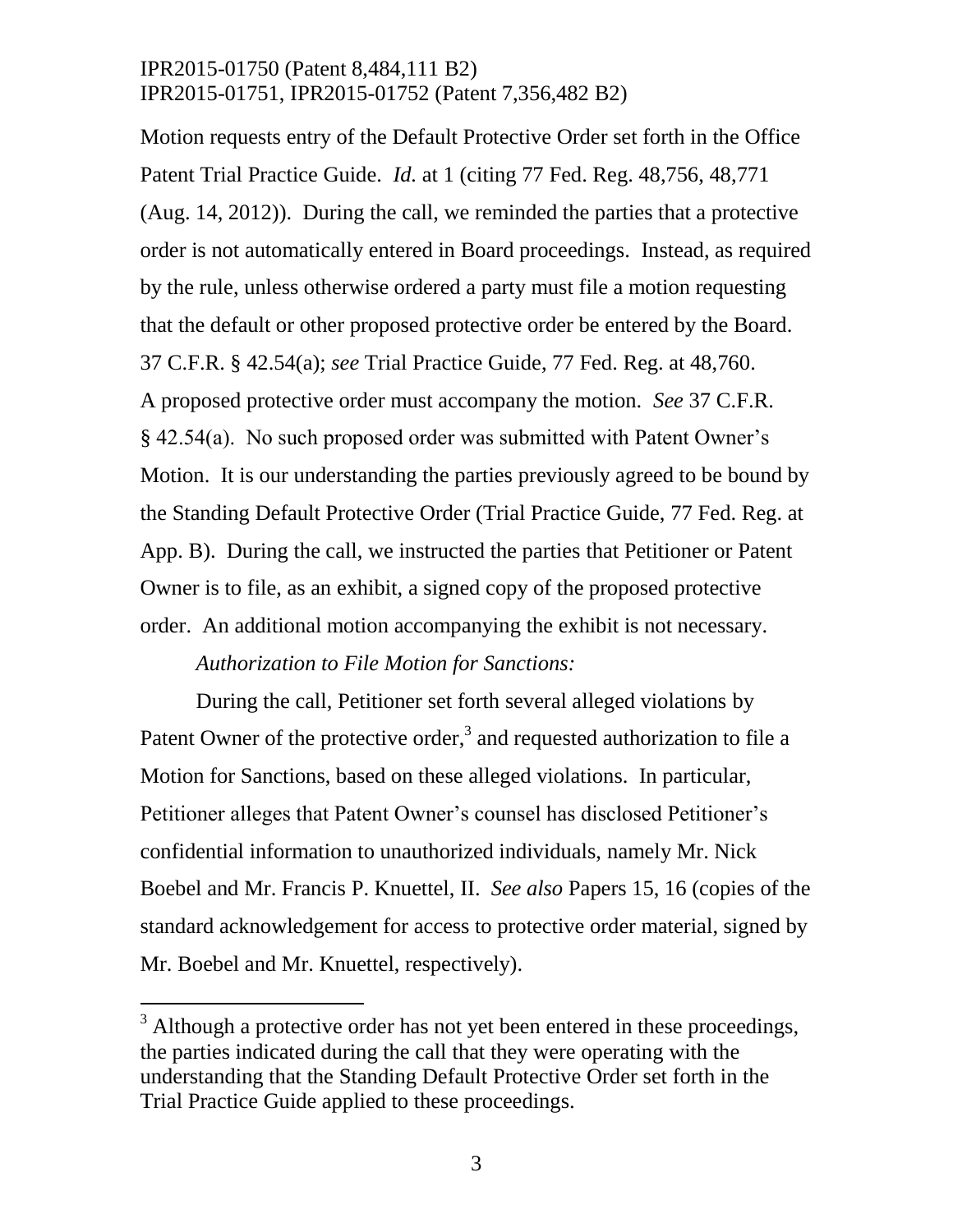Based on the information presented during the call, we authorized Petitioner to file a Motion for Sanctions, based on the alleged protective order violations. The Motion is limited to fifteen (15) pages, and is to be filed by December 21, 2015. Patent Owner is authorized to file an Opposition to the Motion, also limited to fifteen (15) pages and to be filed no later than twelve (12) business days after the date on which Petitioner files its Motion. As discussed during the call, Patent Owner also will provide to Petitioner, no later than December 14, 2015, Declarations from Mr. Boebel and Mr. Knuettel regarding the specific extent of Petitioner's confidential information to which they were provided access.

### *Withdrawal of Counsel:*

During the call it also was brought to our attention that Patent Owner had filed Amended Patent Owner Mandatory Notice Information, attempting to withdraw Mr. Steven Sereboff as counsel in these proceedings. *See* Paper 22. Counsel may not withdraw from a proceeding before the Board without authorization for such withdrawal. *See* 37 C.F.R. § 42.10. During the call, we authorized Patent Owner to file, in each proceeding, a motion under 37 C.F.R. § 42.10(e) requesting withdrawal of lead counsel and substitution of new lead counsel.

Accordingly, it is:

ORDERED that Petitioner is authorized to file in each proceeding a reply to the Preliminary Response, on the issue of the identification of realparties-in-interest, limited to fifteen (15) pages, by December 14, 2015;

FURTHER ORDERED that Patent Owner is authorized to file in each proceeding a sur-reply, limited to five (5) pages, no later than seven (7) business days after the date on which Petitioner files its reply;

4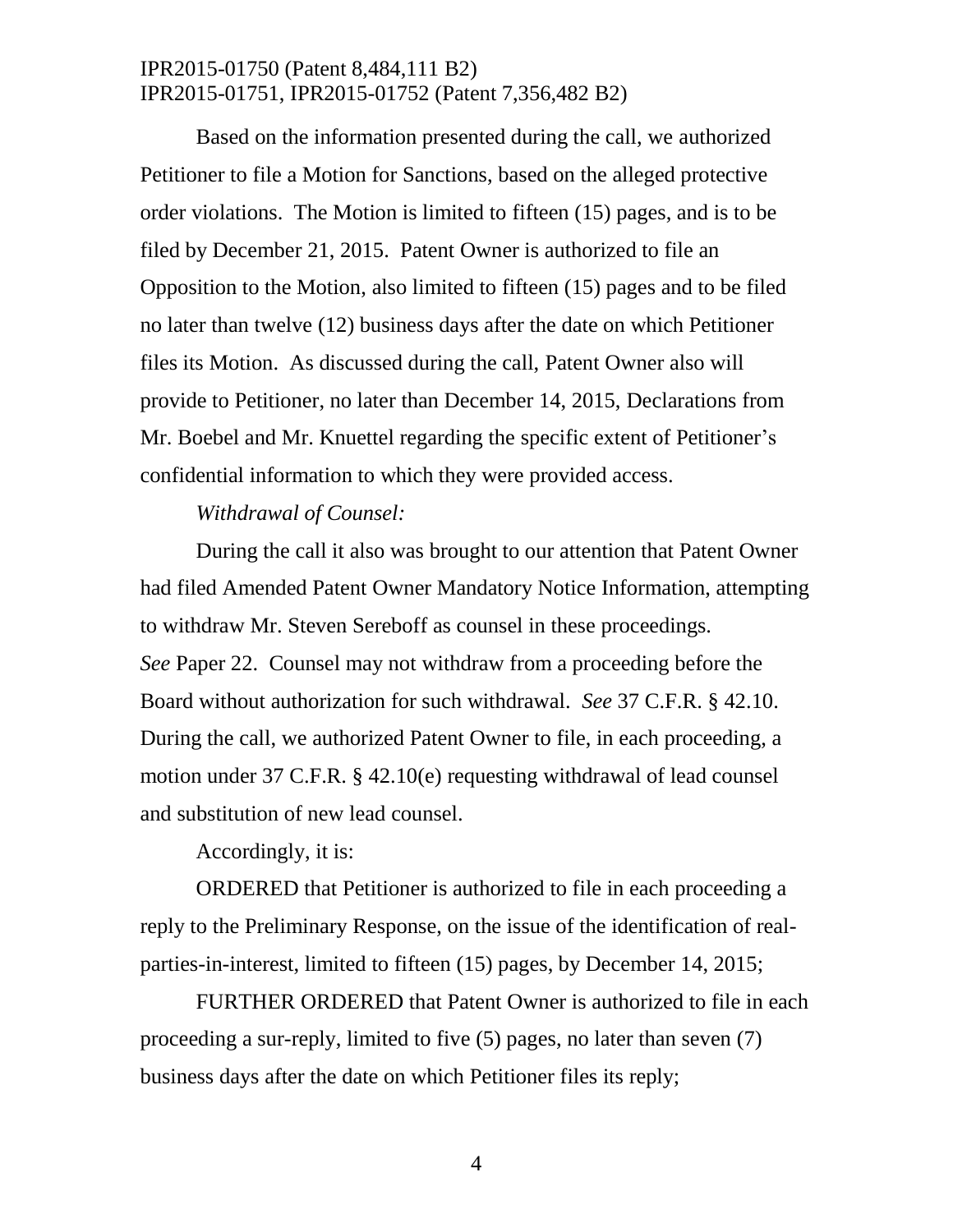FURTHER ORDERED that the parties will submit in each proceeding, as an exhibit, a signed copy of the proposed protective order;

FURTHER ORDERED that Petitioner is authorized to file in each proceeding a Motion for Sanctions, limited to fifteen (15) pages, by December 21, 2015;

FURTHER ORDERED that Patent Owner is authorized to file in each proceeding an Opposition to the Motion for Sanctions, limited to fifteen (15) pages, no later than twelve (12) business days after the date on which Petitioner files its Motion;

FURTHER ORDERED that Patent Owner will provide to Petitioner, no later than December 14, 2015, Declarations from Mr. Boebel and Mr. Knuettel regarding the specific extent of Petitioner's confidential information to which they were provided access;

FURTHER ORDERED that Patent Owner is authorized to file a Motion under 37 C.F.R. § 42.10(e) to Withdraw Lead Counsel, and designating one attorney as lead counsel and listing all attorneys that are back-up counsel.